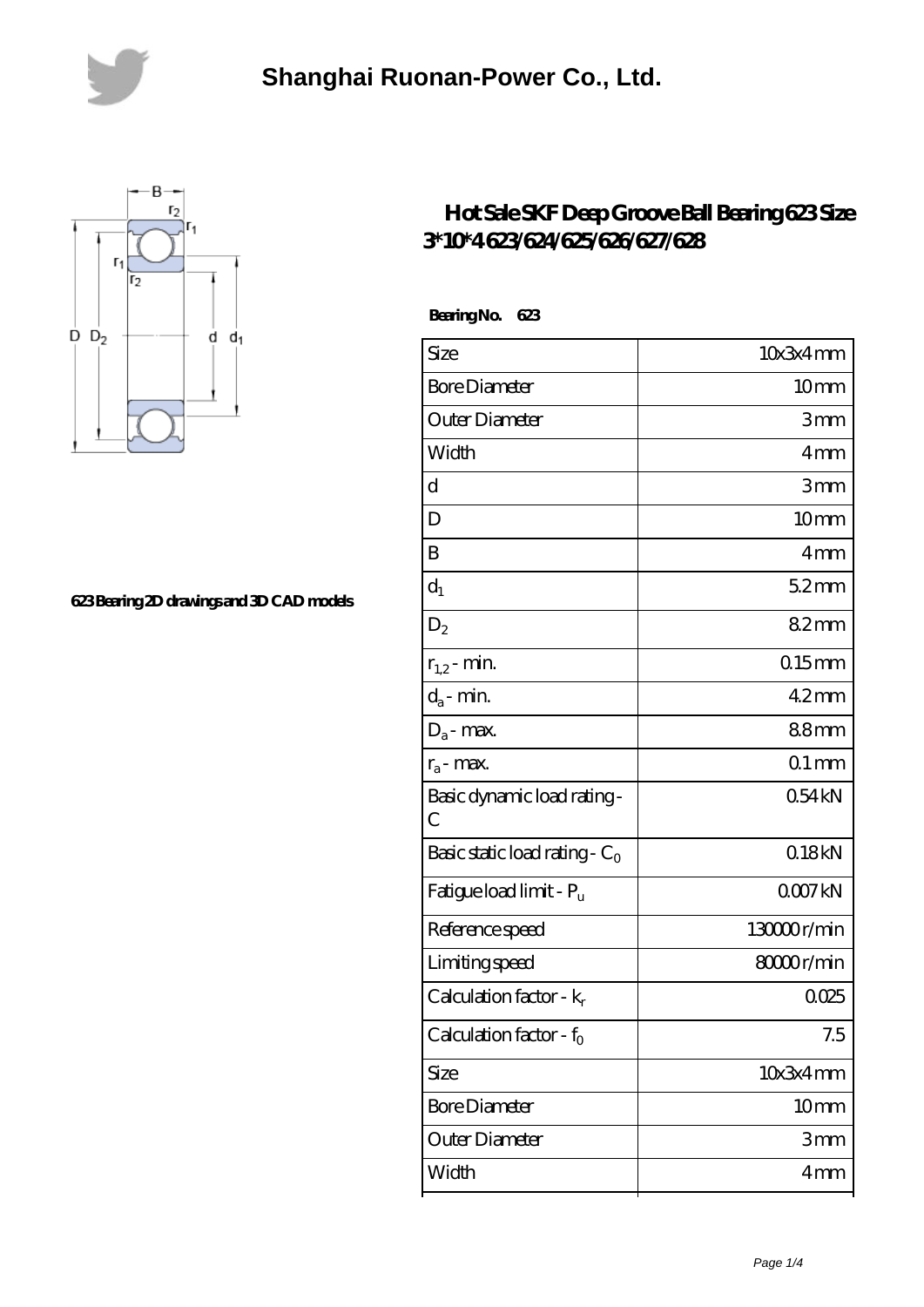

| d                                  | 3mm                      |
|------------------------------------|--------------------------|
| D                                  | 10 <sub>mm</sub>         |
| B                                  | 4mm                      |
| $d_1$                              | 52mm                     |
| $D_2$                              | 82mm                     |
| $r_{1,2}$ - min.                   | $0.15$ mm                |
| $d_a$ - min.                       | $42$ mm                  |
| $\mathbf{D}_\mathrm{a}$ - max.     | 88mm                     |
| $r_a$ - max.                       | $01$ mm                  |
| Basic dynamic load rating-<br>С    | 054kN                    |
| Basic static load rating - $C_0$   | 018kN                    |
| Fatigue load limit - Pu            | QOO7kN                   |
| Reference speed                    | 13000r/min               |
| Limiting speed                     | 8000r/min                |
| Calculation factor - $k_r$         | 0.025                    |
| Calculation factor - $f_0$         | 7.5                      |
| Category                           | Single Row Ball Bearings |
| Inventory                          | 0 <sup>0</sup>           |
| Manufacturer Name                  | <b>SKF</b>               |
| Minimum Buy Quantity               | N/A                      |
| Weight/Kilogram                    | 0004                     |
| Product Group                      | <b>BOO3O8</b>            |
| Enclosure                          | Open                     |
| Precision Class                    | ABEC 1   ISO PO          |
| Maximum Capacity / Filling<br>Slot | No                       |
| Rolling Element                    | <b>Ball Bearing</b>      |
| Snap Ring                          | No                       |
| <b>Internal Special Features</b>   | No                       |
|                                    |                          |
| Cage Material                      | Steel                    |
| Internal Clearance                 | C0 Medium                |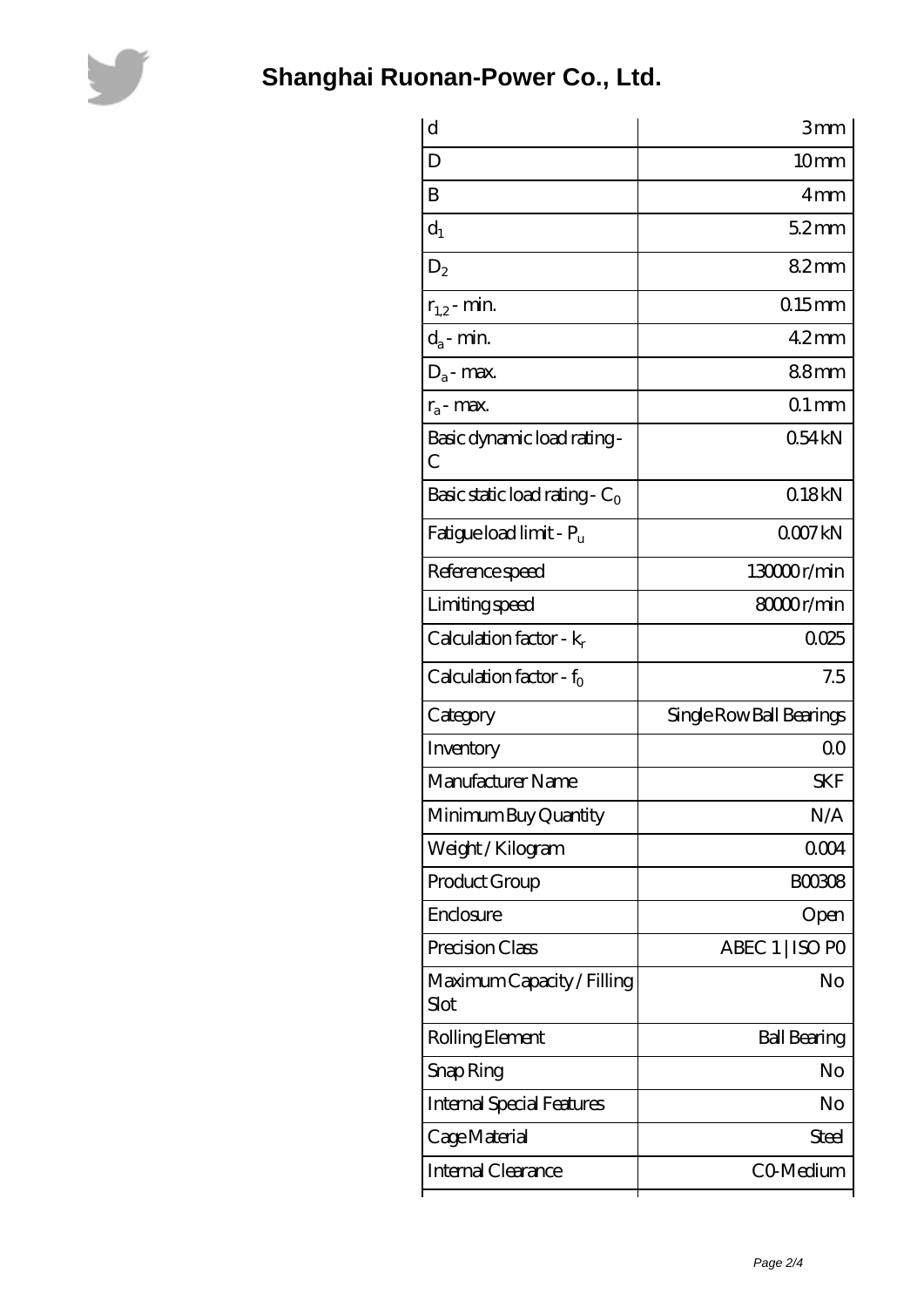

| Inch - Metric            | Metric                                                                                                                                                                              |
|--------------------------|-------------------------------------------------------------------------------------------------------------------------------------------------------------------------------------|
| Long Description         | <b>3MM Bore; 10MM Outside</b><br>Diameter; 4MM Outer Race<br>Diameter; Open; Ball<br>Bearing, ABEC 1   ISO PO,<br>No Filling Slot; No Snap<br>Ring, No Internal Special<br>Features |
| Category                 | Single Row Ball Bearing                                                                                                                                                             |
| <b>UNSPSC</b>            | 31171504                                                                                                                                                                            |
| Harmonized Tariff Code   | 8482105068                                                                                                                                                                          |
| Noun                     | Bearing                                                                                                                                                                             |
| <b>Keyword String</b>    | Ball                                                                                                                                                                                |
| Manufacturer URL         | http://www.skf.com                                                                                                                                                                  |
| Manufacturer Item Number | 623                                                                                                                                                                                 |
| Weight/LBS               | 0 <sub>01</sub>                                                                                                                                                                     |
| Outer Race Width         | 0.157 Inch   4 Millimeter                                                                                                                                                           |
| Outside Diameter         | 0.394 Inch   10 Millimeter                                                                                                                                                          |
| Bore                     | Q118Inch   3Millimeter                                                                                                                                                              |
| bore diameter:           | 3mm                                                                                                                                                                                 |
| static load capacity:    | 018kN                                                                                                                                                                               |
| outside diameter:        | 10 <sub>mm</sub>                                                                                                                                                                    |
| precision rating         | Not Rated                                                                                                                                                                           |
| overall width:           | 4mm                                                                                                                                                                                 |
| finish/coating           | Uncoated                                                                                                                                                                            |
| bore type:               | Round                                                                                                                                                                               |
| cage material:           | <b>Steel</b>                                                                                                                                                                        |
| closure type:            | Open                                                                                                                                                                                |
| outer ring width:        | 4mm                                                                                                                                                                                 |
| rowtype & fill slot:     | Single Row Non-Fill Slot                                                                                                                                                            |
| fillet radius            | $01$ mm                                                                                                                                                                             |
| snap ring included:      | Without Snap Ring                                                                                                                                                                   |
| maximum rpm:             | 80000RPM                                                                                                                                                                            |
| internal clearance:      | CO                                                                                                                                                                                  |
|                          |                                                                                                                                                                                     |